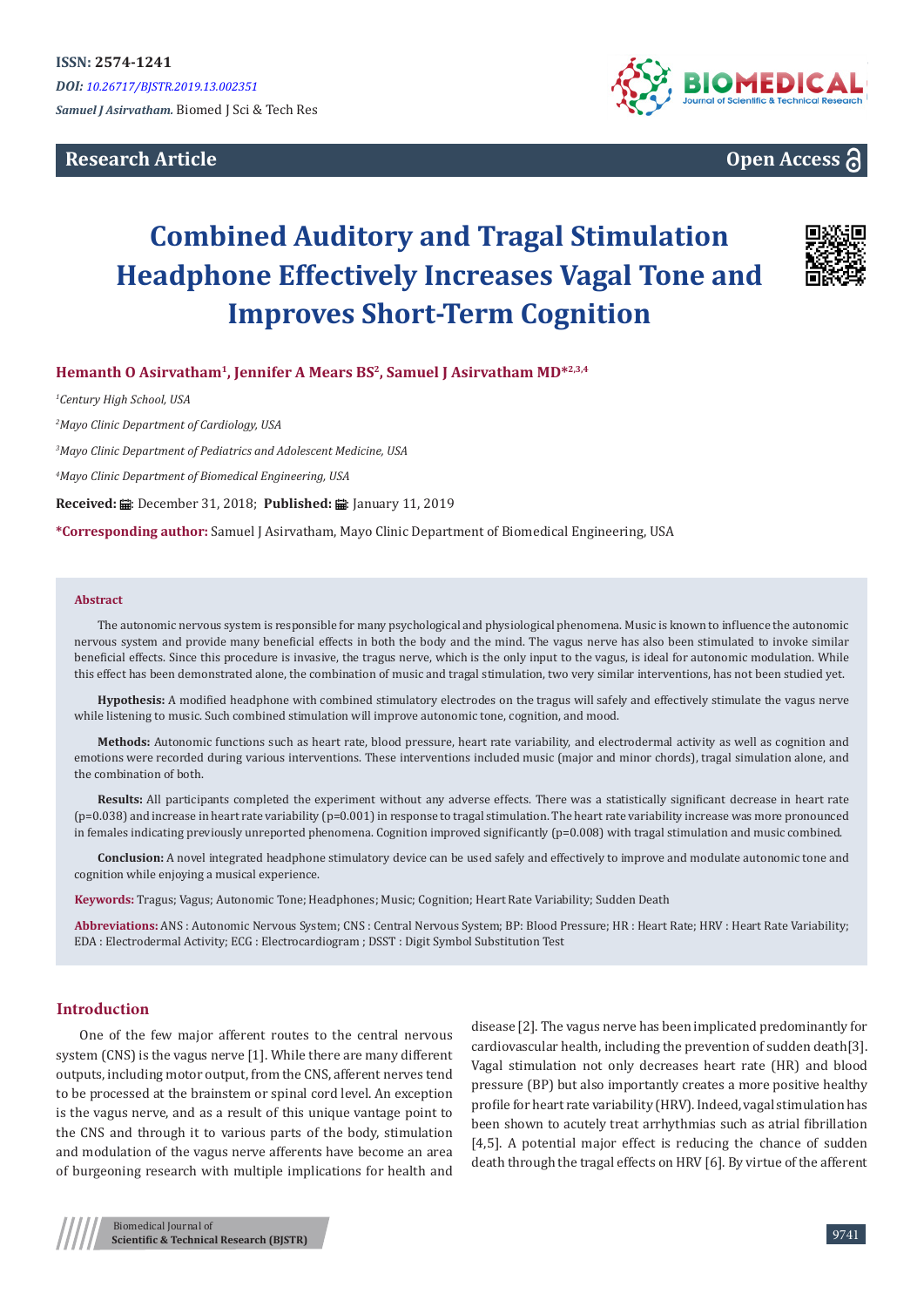input to the CNS, vagal stimulation has also produced benefits in depression, cognition, and certain degenerative disorders [7,8]. However, the promise of such treatments to help patients with various disorders has fallen short of expectations. The reasons for this are varied but may include a lack of understanding of the optimal stimulatory sequences for each disease. Primarily, however, is the need for invasive procedures with known morbidity in order to employ this therapy even when studying how to best use it [9].

The first extracranial branch of the vagus nerve involves peripheral entry through the tragus and external auditory meatus. Free nerve fibers can be traced to the vagus from these locations. Also, due to the relatively superficial placement of the nerve fibers, there is a high degree of noninvasive accessibility to the vagus through these fibers. However, there are a great deal of unknowns with regard to the high impact potential of tragus and external auditory meatus vantage point stimulation for cardiovascular health

and other diseases. Investigating such unknowns could reveal a superior form factor that patients would be more likely to use over longer periods of time, a superior method to test different patterns and degrees of stimulation to identify optimal parameters, and more comfortable and usable designs for stimulation. Furthermore, experimentation could reveal the interactions between tragal stimulation and sound, specifically concerning auditory noise, stimulation, and music [10,11].

# **Hypothesis**

A modified earphone with combined stimulatory electrodes on the tragus can safely and effectively stimulate the vagus nerve while listening to music. Such a combined stimulation will improve autonomic tone, cognition, and mood.

## **Methods**

Our study consisted of two phases (Figure 1):



**Figure 1:** Diagram of different phases in methodology.

**a) Validation Phase:** The amount of electrical stimulation and intensity to produce a tolerable tragal stimulation via a TENS unit was optimized. The duration was also optimized based on previous studies.

**b) Testing Phase:** 19 adult volunteers were recruited after informed consent. Each participant served as his/her own control. The autonomic function of each participant was measured by evaluating his/her HR,BP,HRV, and electrodermal activity (EDA). These initial baseline measurements were followed by measurements after listening to music, after

undergoing tragus stimulation using TENS unit for 5 minutes, and after tragus simulation combined with music listening.

## **Tragal Stimulation**

Tragal stimulation was achieved by connecting a portable TENS unit (TENS 7000 ) to the tragus of the participant using ear clips attached to the tragus of both ears. Tolerable settings obtained from the validation testing were used to achieve adequate tragus stimulation. This included a pulse width of 200 µs, pulse rate of 50Hz, and an intensity of 2. After 5 minutes of tragus stimulation, autonomic testing was completed, and music was added (Figure 2).

**Cite this article:** Hemanth O Asirvatham, Jennifer A Mears BS, Samuel J Asirvatham MD. Combined Auditory and Tragal Stimulation Headphone Effectively Increases Vagal Tone and Improves Short-Term Cognition. Biomed J Sci & Tech Res 13(1)-2019. BJSTR. MS.ID.002351. DOI: [10.26717/ BJSTR.2019.13.0023](http://dx.doi.org/10.26717/BJSTR.2019.13.002351)51.

9742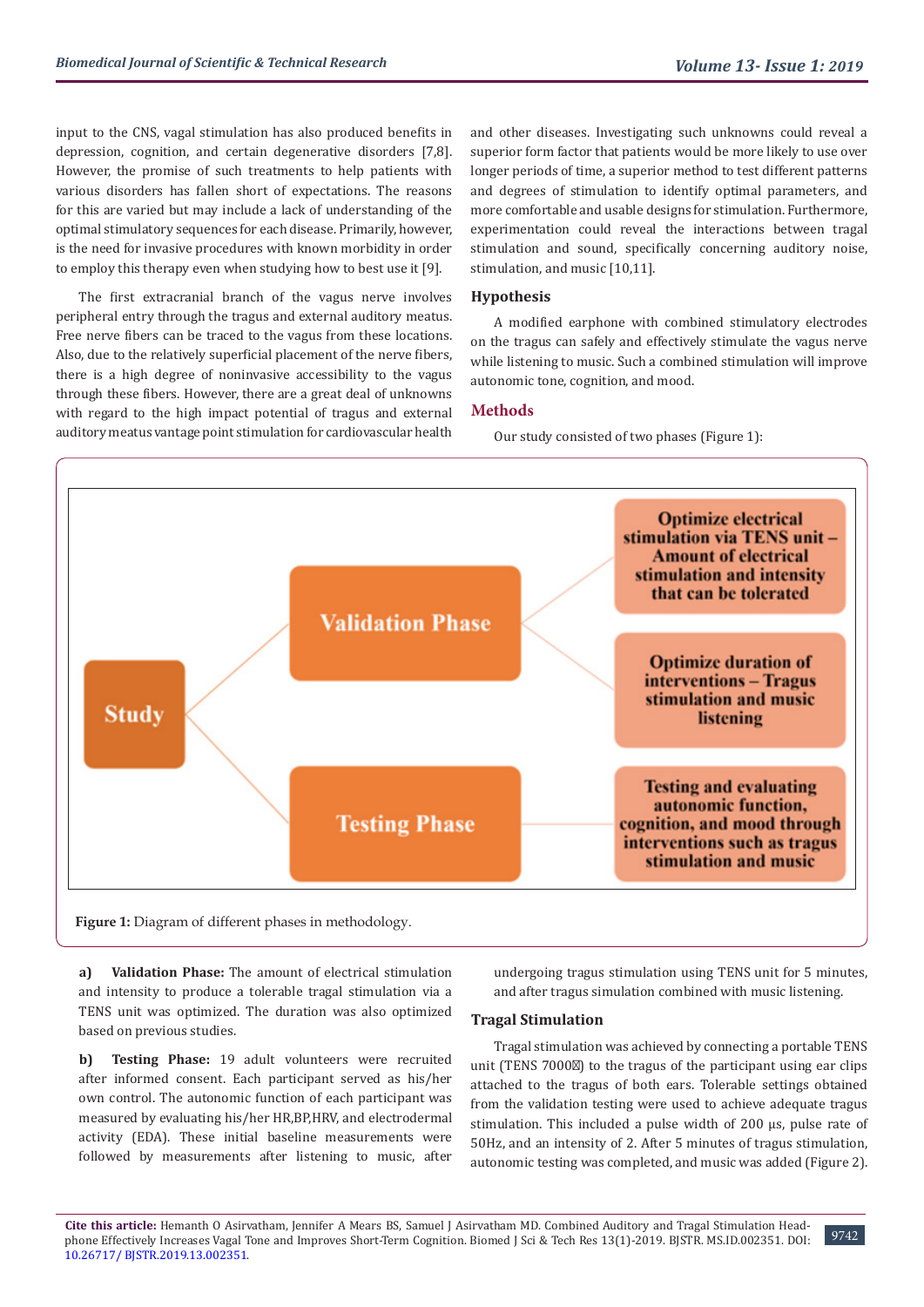

**Figure 2:** Flowchart indicating different components and treatments of methodology in application on a single individual. The application of treatments on the subject is in chronological order.

## **Music**

Since it has been shown that music of varying tempo results in varied physiological responses [12], the participants were asked to listen to 2 types of music:

- a) Major chords, fast tempo, invigorating music for 2 minutes
- b) Minor chords, slow tempo, calming music for 2 minutes.

## **Evaluation of Autonomic Response**

Since the autonomic nervous system (ANS) is a complex system, there is no single test that can evaluate its functions [13]. However, there are a variety of invasive and noninvasive tests being used to evaluate the functions of the ANS. Due to availability and simplicity on testing participants out of a laboratory conditions, we chose to measure the following to assess their autonomic response to tragus stimulation and music.

**Blood Pressure:** A digital BP monitor was used to measure the participant's BP several times during the study.

**Heart Rate:** A portable electrocardiogram (ECG) monitoring system called Alivecor was used. Participants were taught how to hold it during the study, and the recordings were uploaded to the computer and analyzed.

**Heart Rate Variability:** Biological processes such as the HR are complex; they are never truly steady at rest. There are constant dynamic bidirectional changes in HR influenced by multiple factors including neural, hormonal, and mechanical systems. The beatto-beat fluctuation in HR is called HRV, and it is the most accurate reflection of the physiological factors influencing the normal rhythm of the heart. The electrical QRS complex in an ECG indicates a single

heartbeat. The beat-to-beat time duration can be measured by measuring the time duration between 2 consecutive QRS complexes or simply by measuring the RR interval. It is well known that even at rest the RR interval is not constant but continually fluctuates around a mean value. Often overlooked when expressed as a mean value, the HRV is a measure of neurocardiac function [14]. Complex neural mechanisms are responsible for these fluctuations. Particularly, the interaction between sympathetic and parasympathetic nervous systems influences the variations in HR [15]. An optimal level of variability in the HR indicates the flexibility/adaptability of the heart functions. The higher a person's HRV is, the better his/her heart health. Reduced HRV usually correlates with higher cardiac mortality.

## **HRV Measurement and Analysis**

The raw data from Alivecor was translated into usable data using a Python program (Figure 3). This resulted in a large amount of data regarding the RR interval for each participant. In order to calculate the HRV, TIME-DOMAIN analysis was used. Time domain measures are the simplest to calculate and include the mean normal-to-normal intervals during the entire recording. There are many ways to obtain time domain measures such as SDNN, SDANN, rMSDD and pNN50. We chose to use the rMSDD method because it works for short-term recordings. rMSDD is the root mean square of successive differences between normal heartbeats. This is obtained by first calculating each successive time difference between heartbeats in milliseconds. Then, each of the values is squared, and the result is averaged before the square root of the total is obtained. The MSSD reflects the beat-to-beat variance in HR and is the primary time domain measure used to estimate the vagallymediated changes reflected in HRV.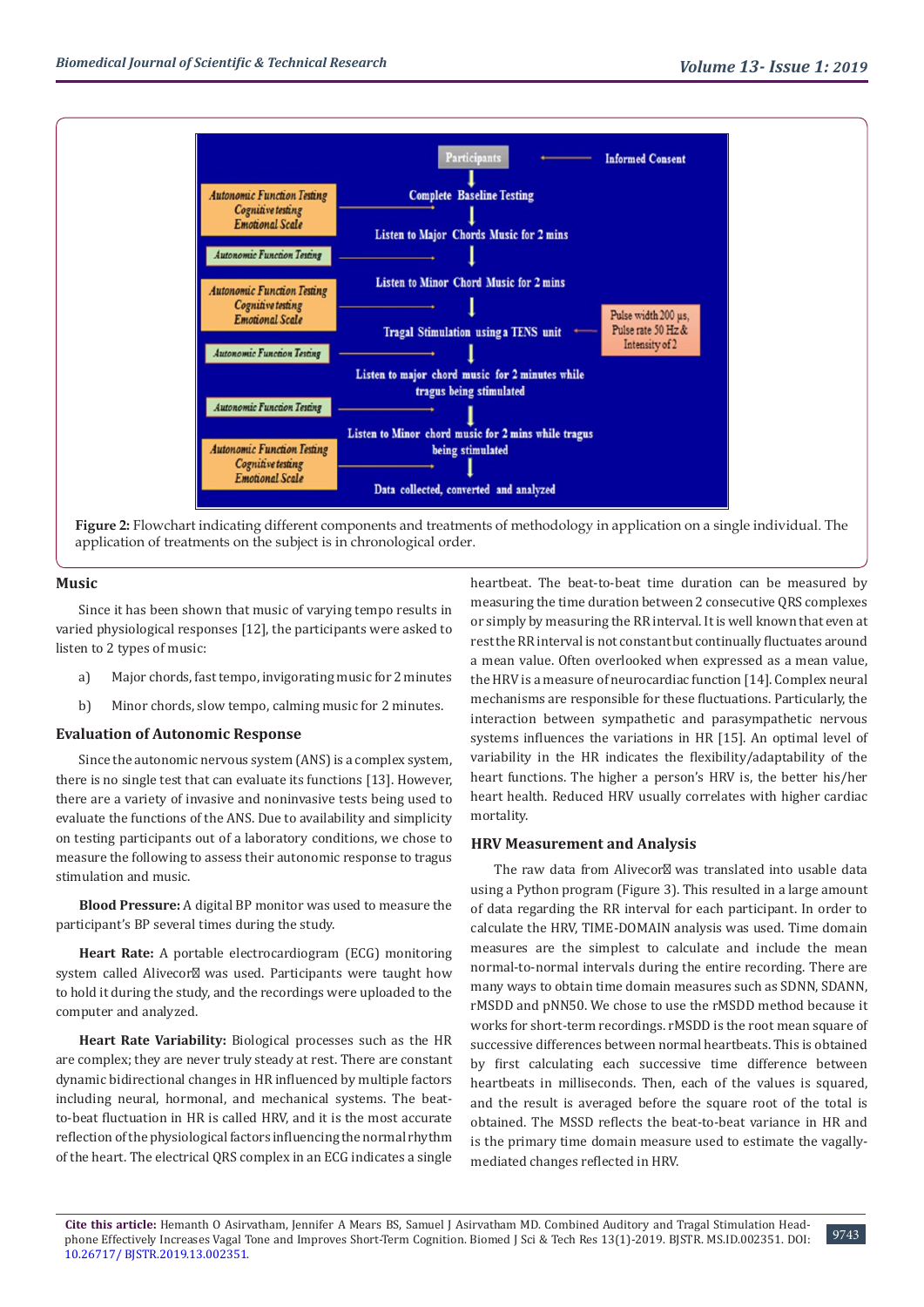

**Figure 3:** Diagram illustrates the process of analyzing HR variability. Data was initially obtained through Alivecor software, and raw data values were found utilizing a Python program for conversion.

## **Electrodermal Activity**

Formerly known as the galvanic skin response, the EDA is the term used to define autonomic changes in the electrical properties of the skin. The skin conductance is measured by applying an electrical potential between two points on the skin and measuring the current flow between them. The skin conductance is believed to vary with the amount of sweating, which is controlled by the sympathetic nervous system. The EDA is considered the most useful indicator of sympathetic arousal as it is the only autonomic psychophysiological variable that is not contaminated by parasympathetic activity [16].

# **Results**

## **Assessment of Cognition and Emotion**

Since the ANS plays a significant role in emotional and cognitive states, they were assessed before and after tragus stimulation.

**Cognition:** An online cognitive test for digit substitution which allowed for varying questions of equal difficulty was administered to the participants after instruction and two practice trials. The digit substitution test is a well-established test of cognition used

clinically to measure cognitive functions such as memory and speed of processing. Other cognitive skills such as attention, graphomotor skills, and executive control can also be measured with this test.

**Emotions:** Both music and the ANS are known to influence emotions and therefore the emotional status of the participants was assessed using the self-reported PANAS scale at various times during the study [17]. The objective and self-reported parameters obtained were tabulated on an Excel program, and statistical analysis for variance, significant differences between groups, and effects were completed. There were 19 total participants in the study (8 males and 11 females). The participants ranged in age from 18 to 53 years old. A vital observation was that all participants were able to tolerate tragal simulation without any untoward effects including pain or discomfort.

#### **Autonomic Response-HR**

There was a decrease in the average HR of the participants with tragal stimulation when compared to their baseline, which was statistically significant (p=0.04) (Figure 4). This trend indicates the possible cardioprotective effect of tragal stimulation.



**Figure 4:** Bar graph illustrates a comparison of HR over the different treatments. A statistically significant decline (p = 0.04) was only observable in treatments utilizing tragal stimulation.

**Cite this article:** Hemanth O Asirvatham, Jennifer A Mears BS, Samuel J Asirvatham MD. Combined Auditory and Tragal Stimulation Headphone Effectively Increases Vagal Tone and Improves Short-Term Cognition. Biomed J Sci & Tech Res 13(1)-2019. BJSTR. MS.ID.002351. DOI: [10.26717/ BJSTR.2019.13.0023](http://dx.doi.org/10.26717/BJSTR.2019.13.002351)51.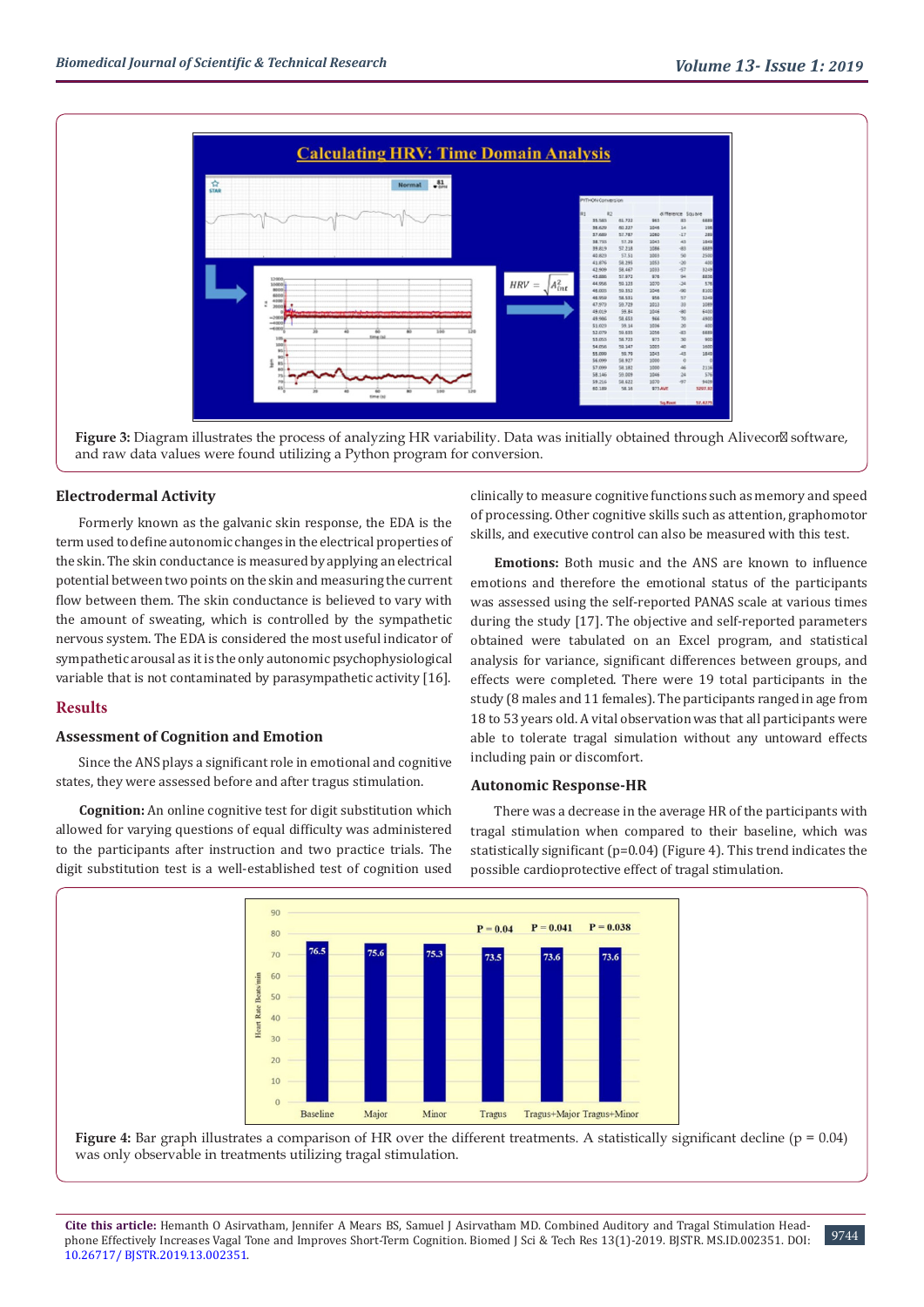## **Autonomic Response - Changes in HRV**

In this pilot study, the HRV increased with tragal stimulation when compared to the baseline (Figure 5). This change was statistically significant (p=0.001). Increased HRV means an increased level of flexibility/adaptability of the heart functions, which further indicates the health of the heart. Tragal stimulation appears to be cardioprotective. Increased HRV is a potent marker for decreased cardiac events and sudden death and has multiple other positive health benefits. This study suggests that tragal stimulation can achieve increased HRV without pain or discomfort. Future design may include even stronger stimulations with a device that fits around the tragus, possibly cushioning the tragus, yet having a conductive material that can take the stimulatory pulse to the superficial branches of the vagus nerve. As a result, more potent benefits can be achieved.



observed under the treatment of tragal stimulation. The effect did not continue when music was added.

## **Autonomic Response – Changes in BP and EDA**

The EDA and BP tests showed no major effect. Both measure long-term changes in autonomic tone and thus may only be affected with long-term tragal stimulation [18]. Longer exposure research must be done to determine any effects.

## **Effects on Cognition**

The Digit Symbol Substitution Test (DSST) is used to measure cognitive functions such as attention and m. The scores on the DSST significantly improved with tragal stimulation alone and with the addition of music in this study ( $p = 0.008$ ) (Figure 6). This improvement cannot be attributed to better performance with practice as all participants were given adequate time to practice these tests prior to the study. In order to explore if the percent increase correlates with the baseline scores, the data was grouped with the baseline scores into lower third, middle third, and upper third and analyzed for changes. As seen in the graph below, the participants with a low baseline score appeared to have benefited the most from the interventions of tragal stimulation and music combined (Figure 7).



**Figure 6:** Graph illustrating cognitive performance on the DSST under the baseline and tragal stimulation treatments. There was a statistically significant increase ( $p = 0.008$ ) in performance with this treatment.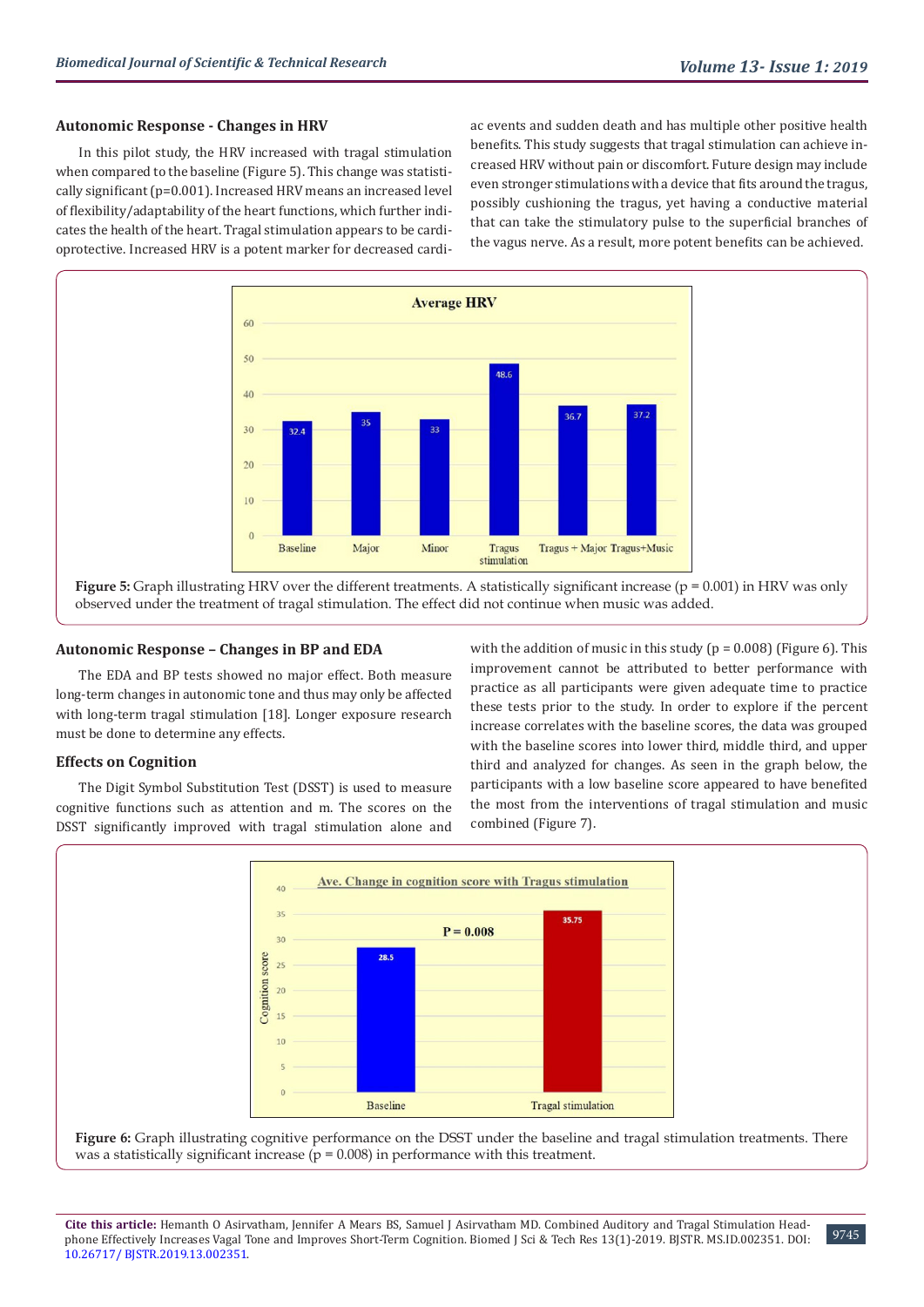

**Figure 7:** Graph illustrating percent improvement in cognitive scores based on initial cognitive performance. While all ranges of initial performance showed improvement, the greatest percent improvement was observed in those with the poorest initial performance.

## **Discussion**

The ability of tragal stimulation to modulate HR and HRV is well supported by existing vagus nerve efferent. However, while direct stimulation of the vagus nerve has shown improvements in HR and HRV, the ability of tragal stimulation to achieve similar benefits while being comparatively non-invasive proves its viability over current methods [3]. The vagus nerve has a unique vantage point to affect cognitive functions in multiple ways it has efferent tracks going both to the ANS in the body as well as the brain. This has been used in the medical field to treat depression by placing devices that stimulate the vagus and improve afferent traffic to the brain for CNS benefits including mood and cognition. The vagus has been described as the "calming nerve," slowing the HR and with similar effects on the gastrointestinal tract and other involuntary muscle tracts. This may produce and mimic the sense of calmness, decreased anxiety, and increase the ability of an individual to focus on a particular intellectual task [12].

Usually, arousal and calming are mutually exclusive with certain factors like sympathetic stimulation increasing arousal, meditation, decreasing anxiety, and increasing focus. The vagus nerve, because of its varied yet cohesive afferent and efferent effects, may be unique in creating a best-case scenario for improving cognition. Students often listen to music while studying. This combined device may be suitable for getting the neuromodulator benefits along with the benefits and pleasure of listening to music. Other scenarios where decreased anxiety and increased focus could be of value could use a similar device like tragal stimulation without necessarily the music.

## **Limitations**

Being a pilot study, this experiment had a relatively small number of participants. A pivotal study with larger number of participants will be needed to confirm these findings. Beyond this, the exact duration of each of the interventions used in this study was not known. Further experimentation could be used to reveal the optimal amount of treatment. Finally, while the safety and

comfort were established with the validation phase, further studies are needed to explore the balance between optimizing the efficacy of the procedure while minimizing adverse effects or any possible discomfort that may arise.

## **Implications**

This study revealed the profound potential of tragal stimulation. The overarching implication is that tragal stimulation, through its positive impact on the autonomic nervous system, can be used as a potentially preventative procedure to address sudden cardiac death by using a simple and noninvasive treatment. Other implications include the positive effect on cognition that tragal stimulation posed and how this can be used to help people with learning disabilities. Finally, the potential for the integration of music and tragal stimulation presents the possibility of an entirely new musical experience - one that is both enjoyable and healthy.

## **Future Directions**

The results of this study reveal many potential paths for further exploration. Additional experimentation should be used to determine the optimal parameters of tragal stimulation, maximizing autonomic benefit while minimizing any adverse effects. Furthermore, the interesting results regarding the impact of tragal stimulation on cognition should be further studied in a separate trial. Similarly, the effect of tragal simulation on reducing the occurrence of sudden cardiac death should be analyzed in a trial of patients who already have defibrillators. Finally, the prototype device used in this experiment should be upgraded to analyze the potential for feedback tragal stimulation, which takes input from an individual's current autonomic state and uses that to modulate the tragal simulation parameters to best suit the circumstances.

## **Conclusion**

A novel integrated headphone stimulatory device can be used safely and effectively to improve and modulate autonomic tone while enjoying a musical experience, affirming the hypothesis with the exception of an emotional change [19].

9746